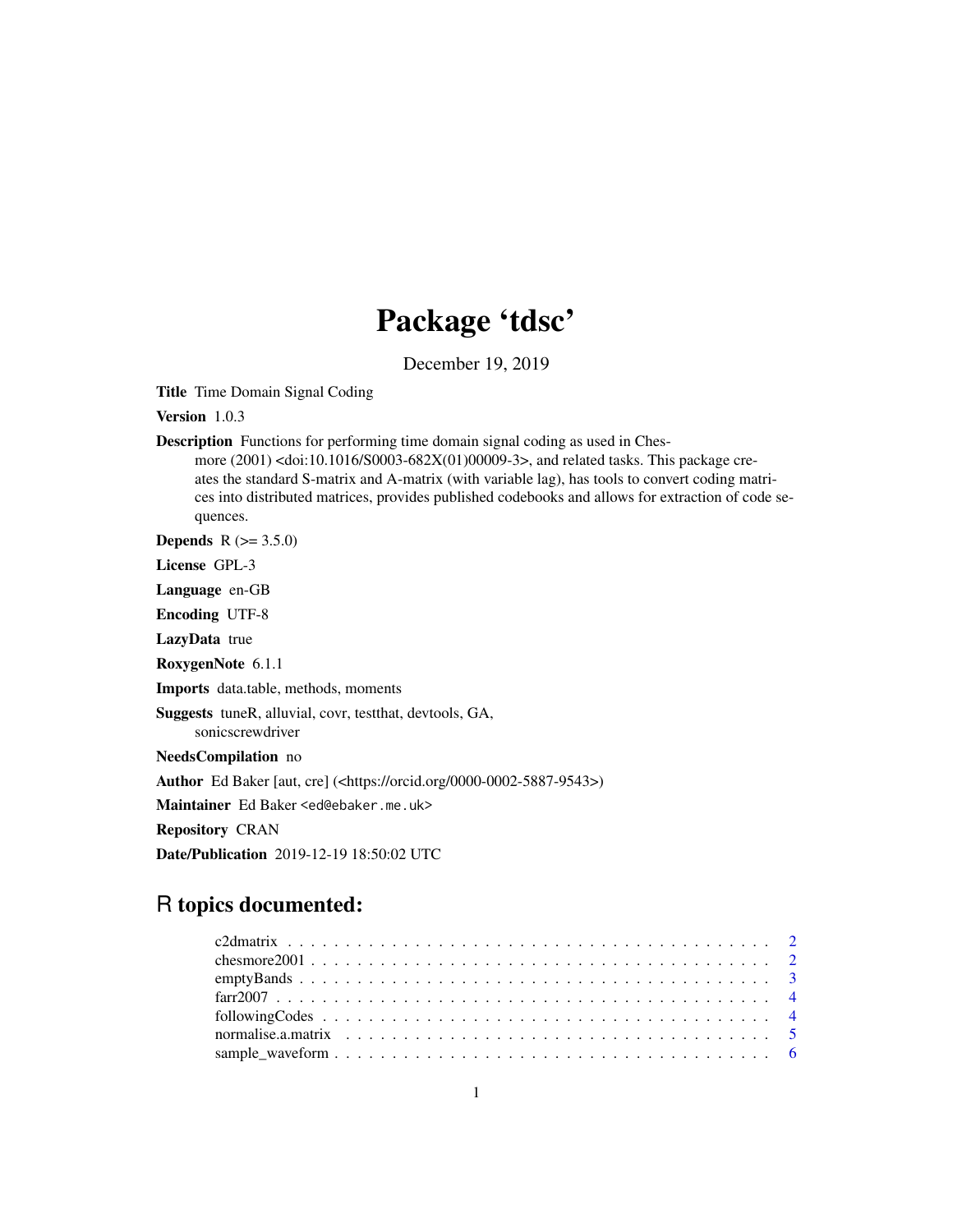<span id="page-1-0"></span>

| Index |  |  |  |  |  |  |  |  |  |  |  |  |  |  |  |  |  |  |  |  |  |  |
|-------|--|--|--|--|--|--|--|--|--|--|--|--|--|--|--|--|--|--|--|--|--|--|

c2dmatrix *Convert a coding matrix to a distributed matrix*

#### Description

This function converts a coding matrix of any kind into a distributed matrix as described in Farr (2007).

#### Usage

 $c2$ dmatrix(t, sf = 100)

#### Arguments

|    | A tdsc object or a matrix |
|----|---------------------------|
| sf | The scaling factor        |

#### References

Farr (2007) "Automated Bioacoustic Identification of Statutory Quarantined Insect Pests". PhD thesis. University of York.

#### Examples

 $c2$ dmatrix(as.matrix( $c(1,2,3,4)$ , nrow=2))

chesmore2001 *Coding Matrix from Chesmore (2001)*

#### Description

Coding matrix used for Orthoptera.

#### Usage

data(chesmore2001)

#### Format

Matrix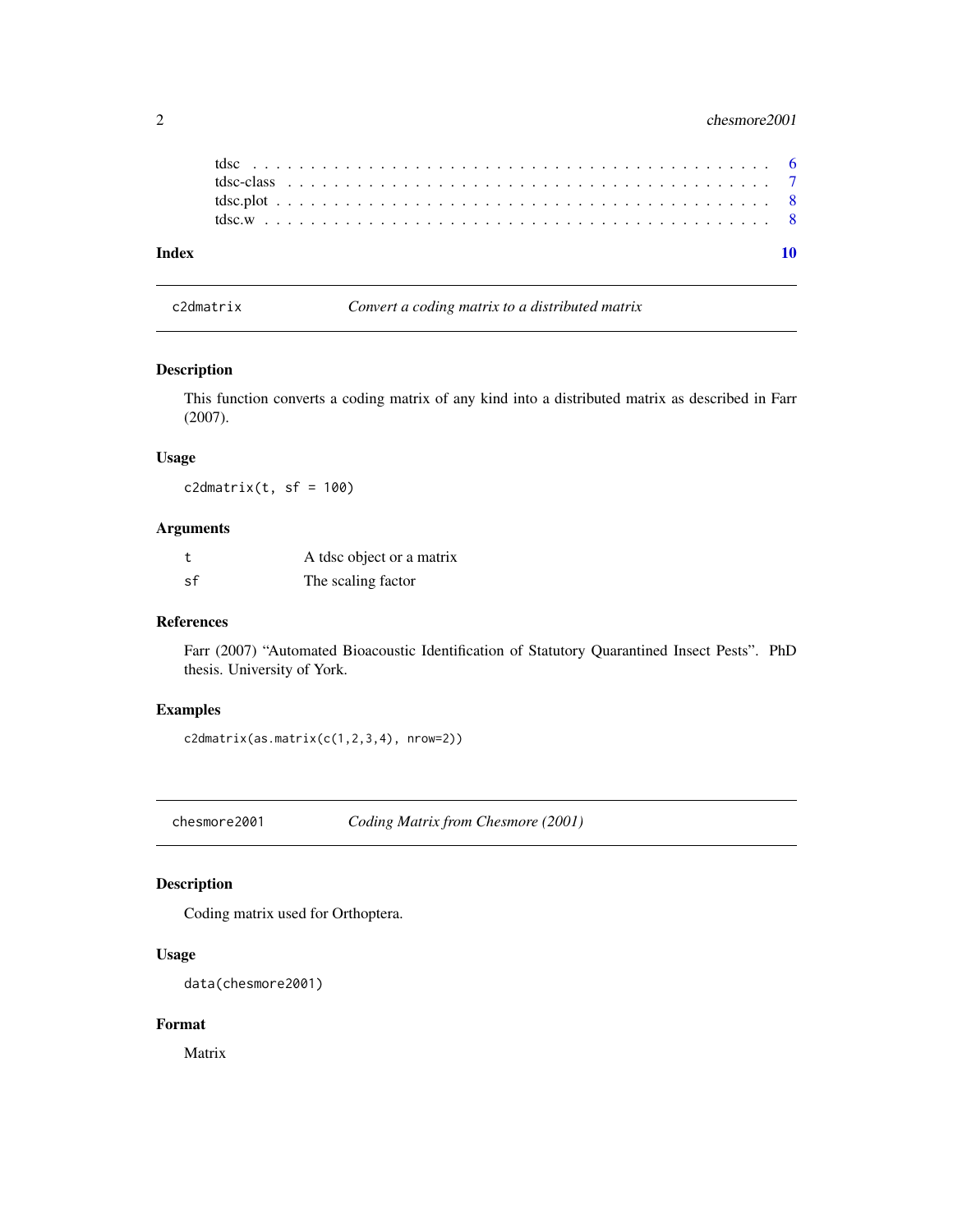#### <span id="page-2-0"></span>emptyBands 3

#### Source

[QTL Archive](https://phenome.jax.org/projects/Moore1b)

#### References

Chesmore, E David (2001). "Application of time domain signal coding and artificial neural networks to passive acoustical identification of animals". In: Applied Acoustics 62.12, pp. 1359–1374.

#### Examples

```
library(tuneR)
wave <- readWave(system.file("extdata", "1.wav", package="tdsc"))
data(chesmore2001)
t <- tdsc(wave, coding_matrix=chesmore2001)
```
emptyBands *Empty Bands Discovery*

#### Description

Identifies unused codes across multiple S-matrices. Unused bands can be used to reduce the codebook as in Stammers (2011).

#### Usage

emptyBands(...)

#### Arguments

... Two or more TDSC objects

#### References

Stammers (2011) "Audio Event Classification for Urban Soundscape Analysis". PhD thesis. University of York.

#### Examples

```
library(tuneR)
wave <- readWave(system.file("extdata", "1.wav", package="tdsc"))
t <- tdsc(wave)
emptyBands(t,t)
```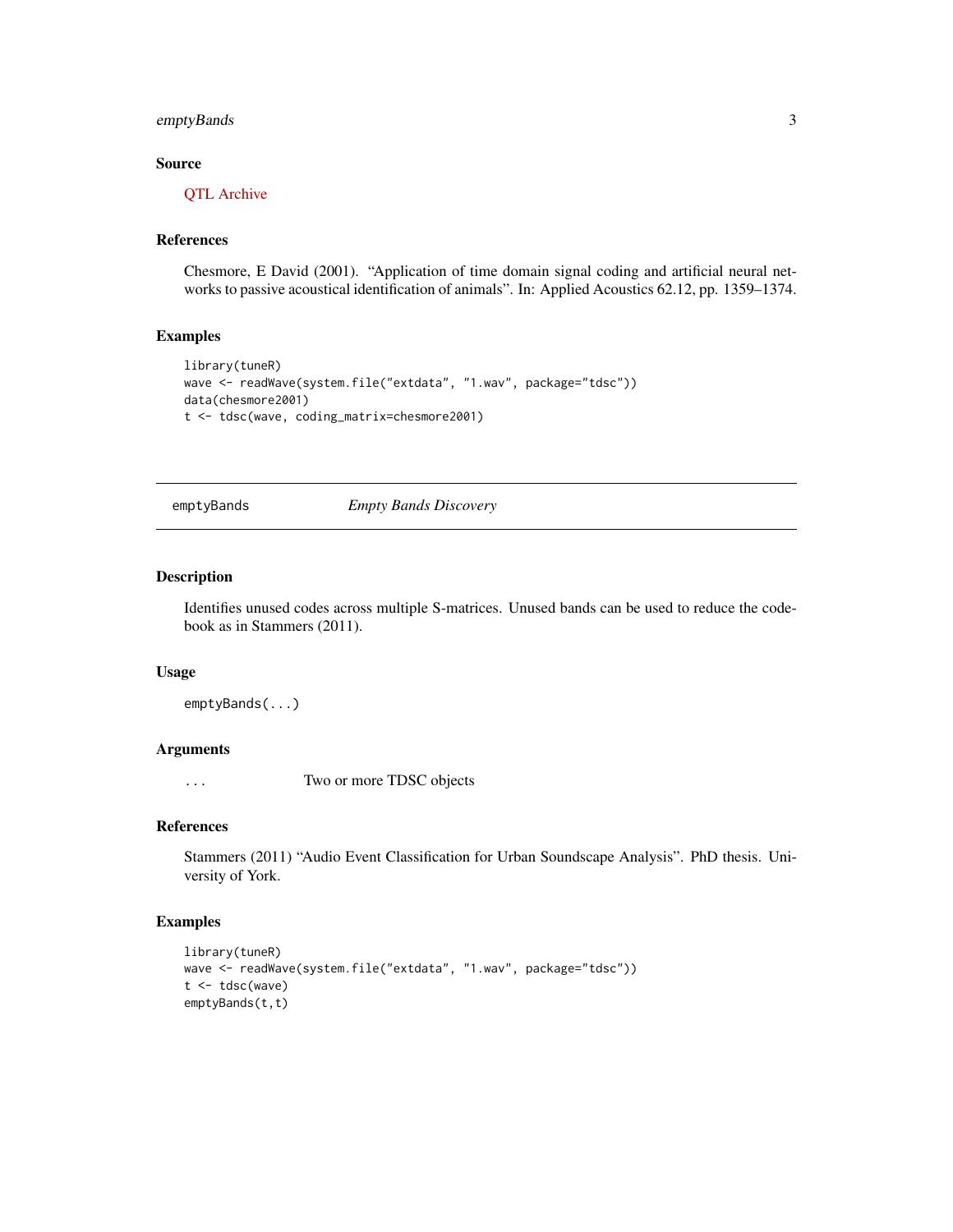<span id="page-3-0"></span>

#### Description

Coding matrix used by Farr (2007).

#### Usage

data(farr2007)

#### Format

Matrix

#### References

Farr (2007) "Automated Bioacoustic Identification of Statutory Quarantined Insect Pests". PhD thesis. University of Hull.

#### Examples

```
library(tuneR)
wave <- readWave(system.file("extdata", "1.wav", package="tdsc"))
data(farr2007)
t <- tdsc(wave, coding_matrix=farr2007)
```
followingCodes *Following Codes*

#### Description

Identifies sequences of codes that follow each other from time domain signal analysis, and optionally plots them as a Sankey diagram.

#### Usage

```
followingCodes(tdsc, depth = 2, min_code = 0, max_code = 10,
  colourCode = 1, plot = F, ...)
```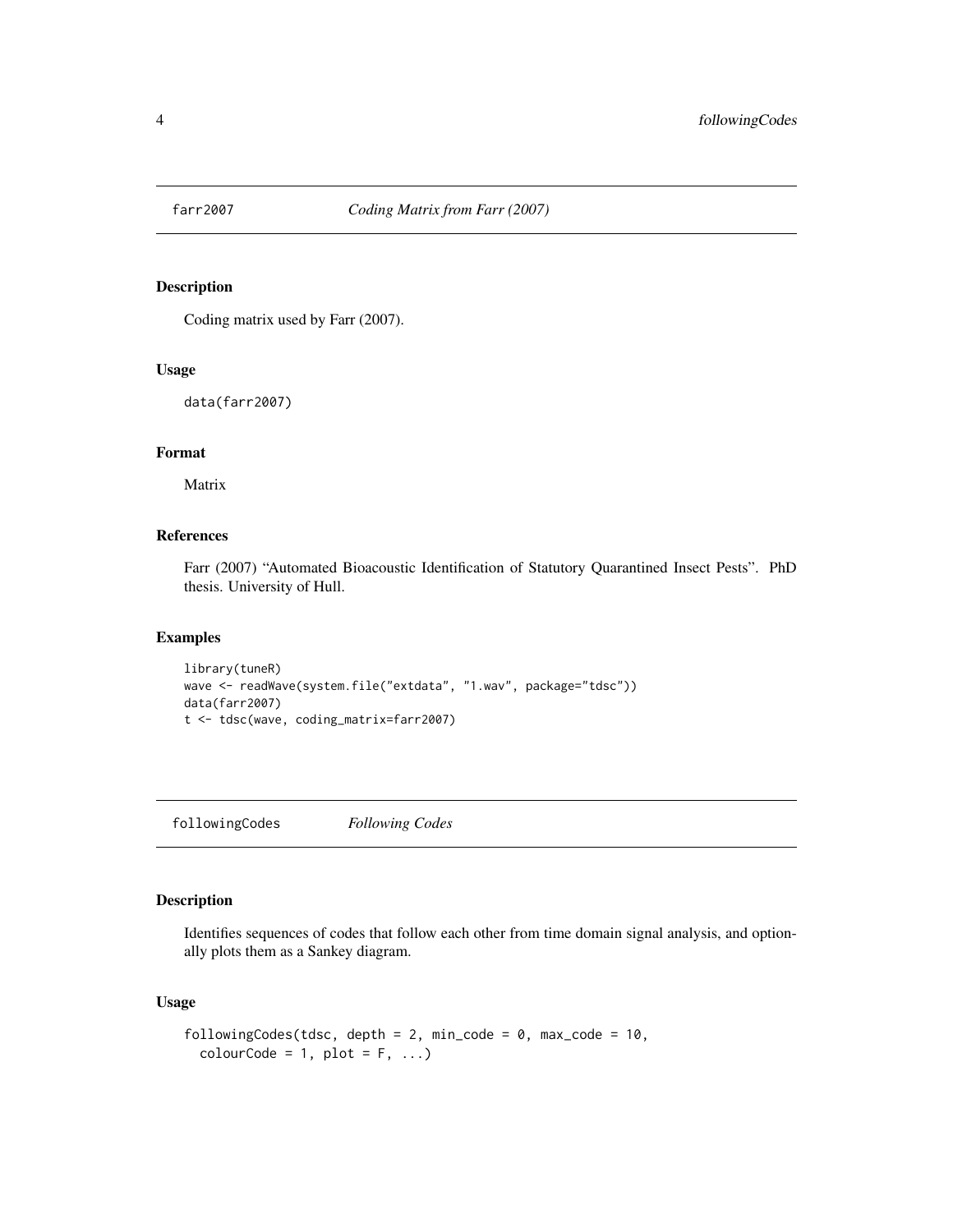#### <span id="page-4-0"></span>Arguments

| tdsc       | A TDSC object                                             |
|------------|-----------------------------------------------------------|
| depth      | The length of the sequence of codes to search for         |
| min_code   | The minimum value of code to include in sequence          |
| max_code   | The maximum value of code to include in sequence          |
| colourCode | If plot is alluvial, colour all codes following this code |
| plot       | If "alluvial" plots the found sequences in a river plot   |
|            | Arguments to pass to the plotting function                |

#### Examples

```
## Not run:
library(tuneR)
wave <- readWave(system.file("extdata", "1.wav", package="tdsc"))
t <- tdsc(wave)
followingCodes(t)
followingCodes(t, colourCode=2,plot="alluvial")
```
## End(Not run)

normalise.a.matrix *Normalise an A Matrix*

#### Description

Normalises the A Matrix of a tdsc object either by scale or by codewords.

#### Usage

```
normalise.a.matrix(td, method = "scale")
```
#### Arguments

| td     | A tdsc object                       |
|--------|-------------------------------------|
| method | Either scale (default) or codewords |

#### Examples

```
library(tuneR)
wave <- readWave(system.file("extdata", "1.wav", package="tdsc"))
t <- tdsc(wave)
t <- normalise.a.matrix(t)
t <- normalise.a.matrix(t, method="codewords")
```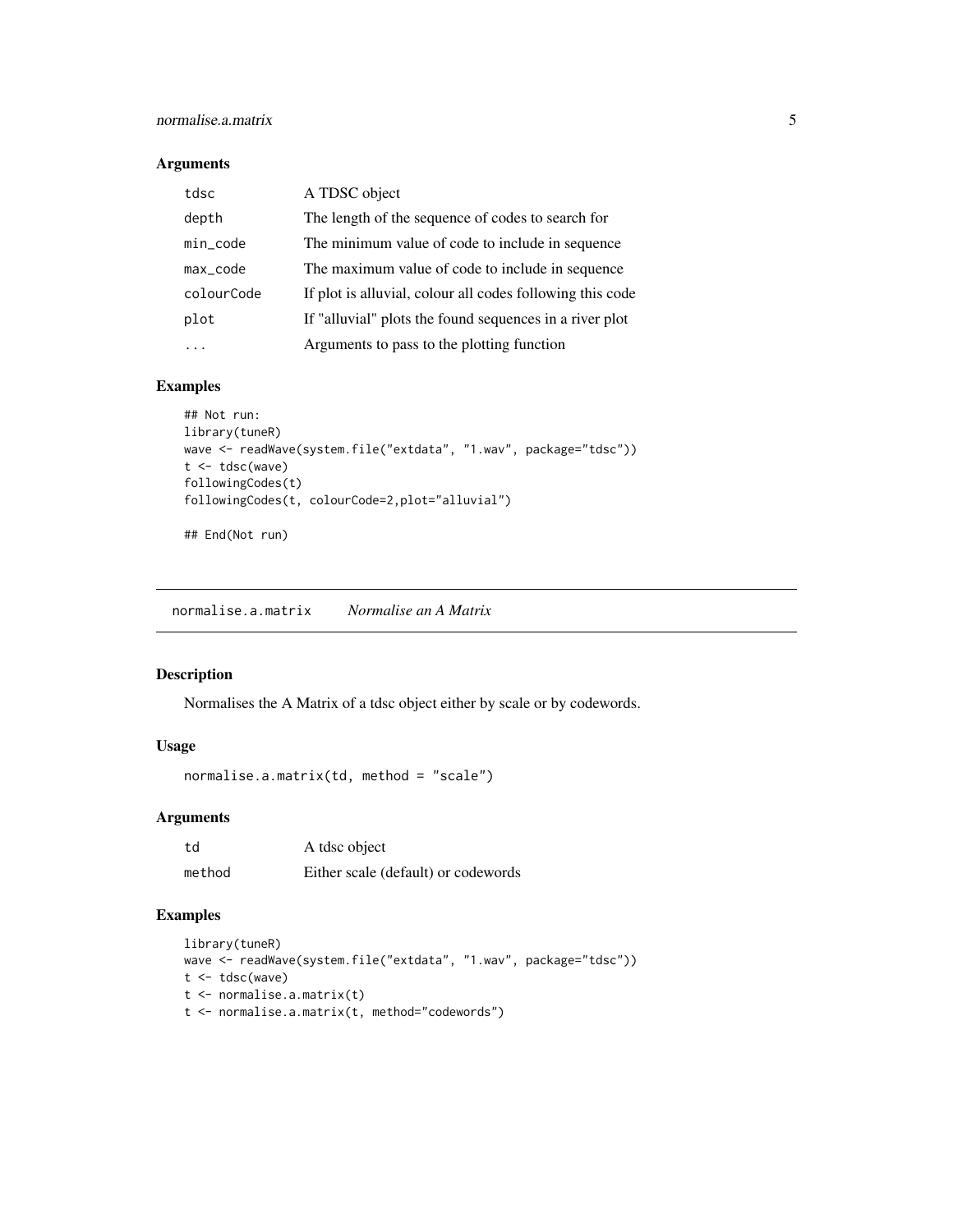<span id="page-5-0"></span>

#### Description

Function to generate images of sampled waveforms with shapes analysed by Time Domain Signal Coding.

#### Usage

```
sample_waveform(samples = 3, fig_max_samples = NULL,
 start_zero = TRUE, invert = FALSE, tdsc_shapes = FALSE,
 limit_y = TRUE, ...
```
#### Arguments

| samples         | The number of samples                                                                                                     |
|-----------------|---------------------------------------------------------------------------------------------------------------------------|
| fig_max_samples |                                                                                                                           |
|                 | When constructing multiple figures this parameter can be used to ensure the<br>plots are of the same size and are aligned |
| start_zero      | If TRUE the waveform starts at zero, if FALSE the zero crossings are between<br>samples                                   |
| invert          | If TRUE the shapes are positive with positive minima, if FALSE shapes are<br>negative with negative maxima                |
| tdsc_shapes     | If TRUE the shapes correspond to TDSC shapes, if FALSE they resemble sam-<br>pled sine waves                              |
| $limit_y$       | If TRUE the shape fills the plot, if FALSE the complete range of the y axis is<br>plotted $(-1)$ to 1.                    |
| $\cdots$        | Further arguments to pass to plot.                                                                                        |

#### Examples

sample\_waveform()

tdsc *Time Domain Signal Coding*

#### Description

Performs Time Domain Signal Coding on a Wave object calculating the S-matrix and A-matrix.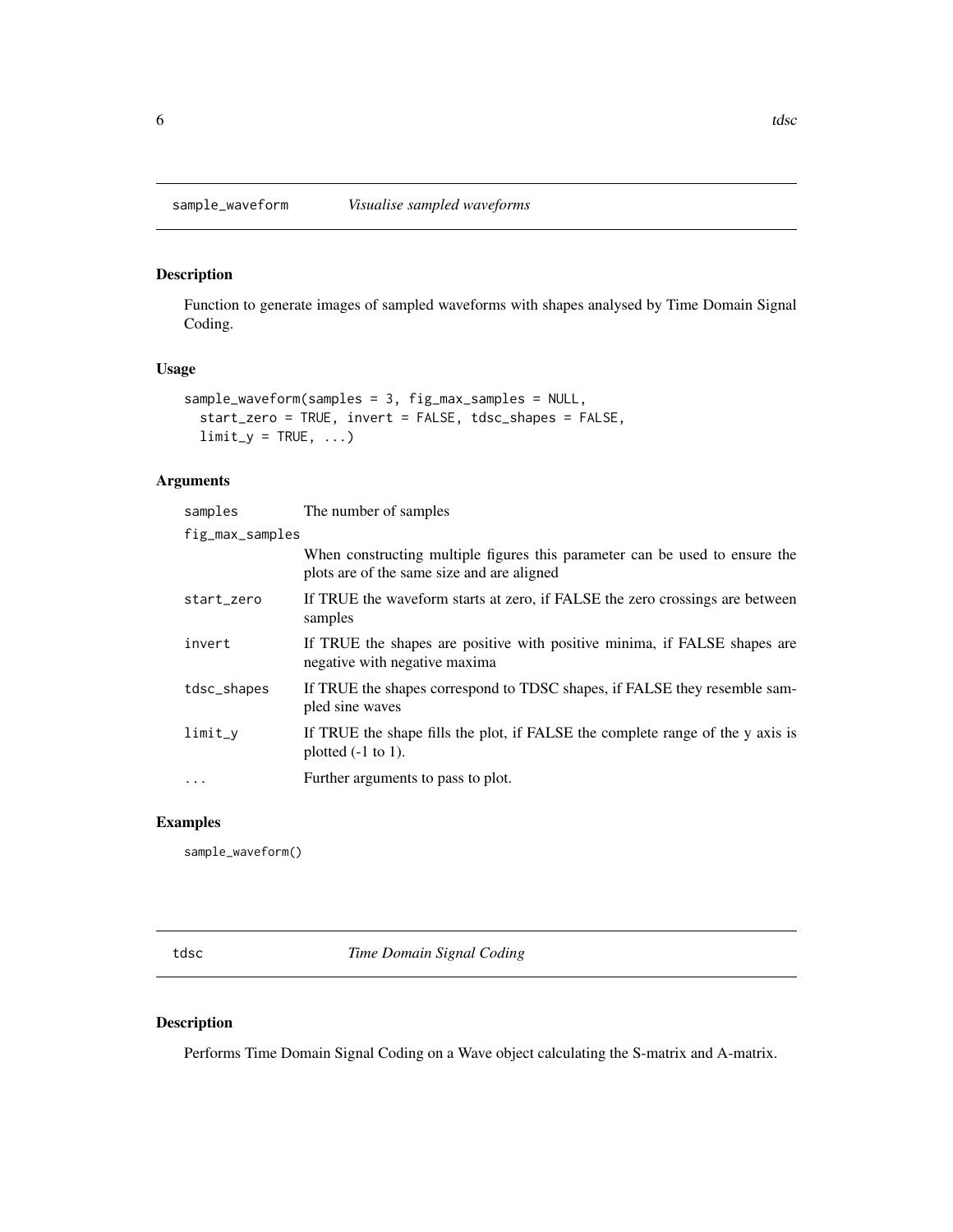#### <span id="page-6-0"></span>tdsc-class 7

#### Usage

tdsc(wave, lag = 1L, coding\_matrix = NULL, plot = FALSE,  $max_D = 25L$ 

#### Arguments

| wave    | A Wave object                                                |
|---------|--------------------------------------------------------------|
| lag     | The lag used to create the A-matrix                          |
|         | coding_matrix A matrix used to code the Duration-Shape pairs |
| plot    | If TRUE plots the workings of the coding algorithm           |
| $max_D$ | The maximum Duration to code                                 |

#### Examples

```
library(tuneR)
wave <- readWave(system.file("extdata", "1.wav", package="tdsc"))
t <- tdsc(wave)
t <- tdsc(wave, lag=2, max_D=10)
```

```
tdsc-class An S4 class to hold results from TDSC
```
#### Description

An S4 class to hold results from TDSC

#### Slots

raw Two column vector of Durations and Shapes

codelist Vector of sequential epoch codings

b\_matrix The basic matrix

c\_matrix The coding matrix

s\_matrix The S-matrix

a\_matrix The A-matrix

sample\_count The number of samples in the waveform

epoch\_count The number of identified epochs

stdsc Statistical TDSC feature vector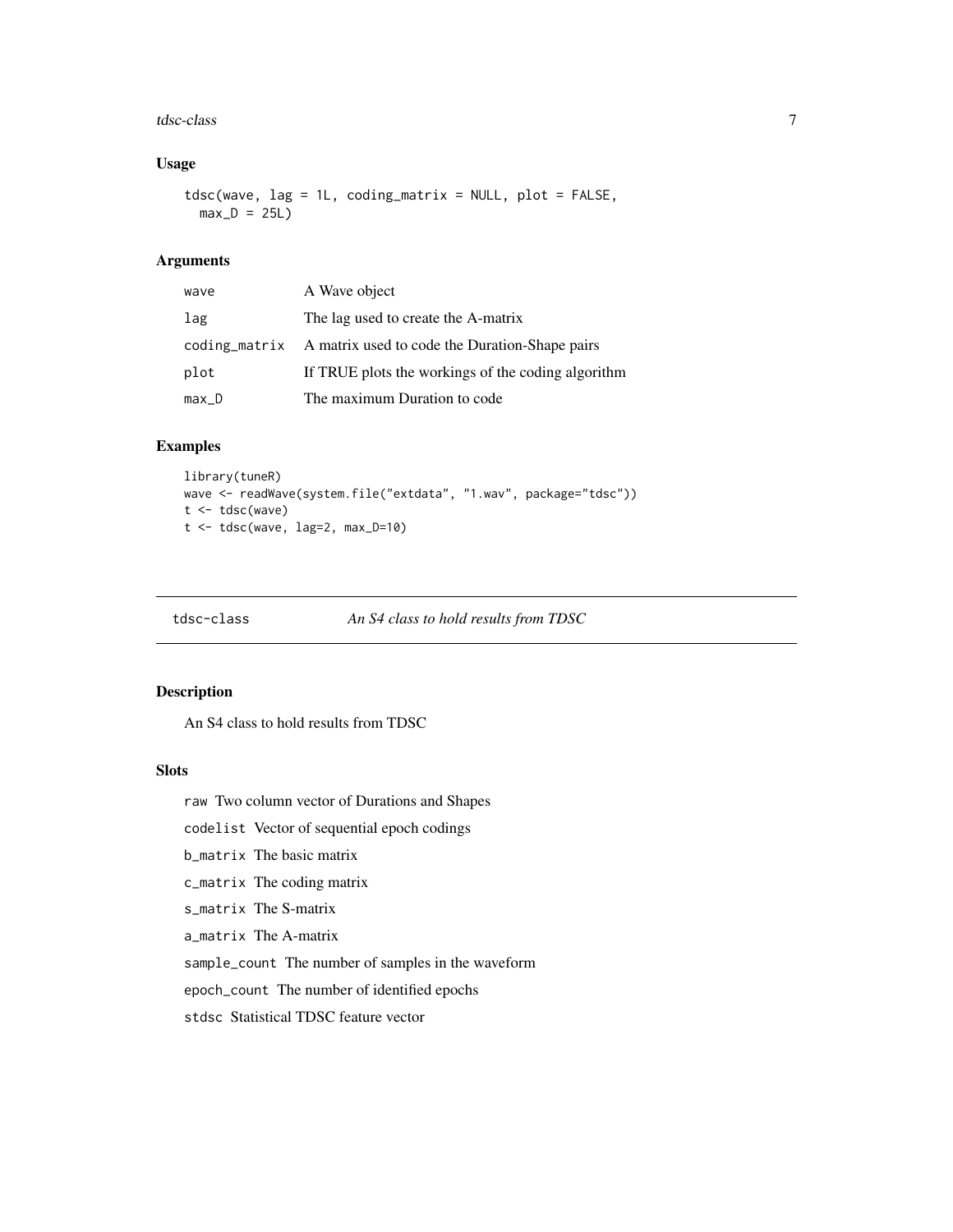<span id="page-7-0"></span>

#### Description

Plot the A matrix or S Matrix from a tdsc analysis.

#### Usage

```
tdsc.plot(td, plotter = "persp", ...)
```
#### Arguments

| td                      | A TDSC object                                                           |
|-------------------------|-------------------------------------------------------------------------|
| plotter                 | Function used to plot the A matrix (persp or perp3D) or S matrix (hist) |
| $\cdot$ $\cdot$ $\cdot$ | Parameters to pass to plotting function                                 |

#### Examples

```
## Not run:
tdsc.plot(td)
tdsc.plot(td, plotter="persp3D")
tdsc.plot(td, plotter="hist")
```
## End(Not run)

tdsc.w *TDSC analysis compatible with windowing*

#### Description

Wrapper function for TDSC analysis that is compatible with the windowing function of the package sonicscrewdriver.

#### Usage

```
tdsc.w(start, wave = NULL, window.length = NULL)
```
tdsc.w(start, wave = NULL, window.length = NULL)

#### Arguments

| start         | Start position in samples |
|---------------|---------------------------|
| wave          | Wave object to analyse    |
| window.length | Length of window          |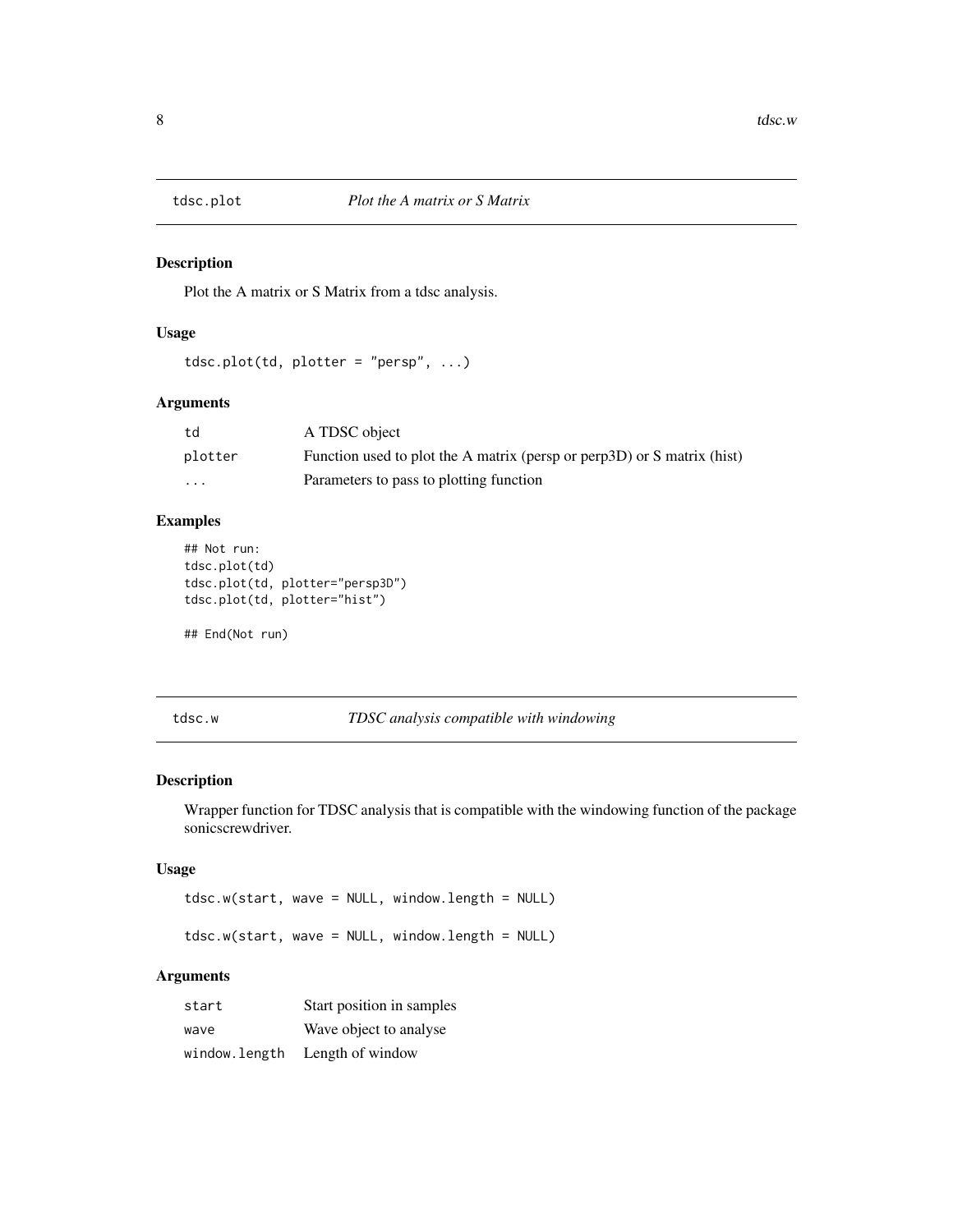$t$ dsc.w 9

#### Examples

## Not run: windowing(wave, window.length=1000, window.overlap=0, FUN=tdsc.w)

## End(Not run)